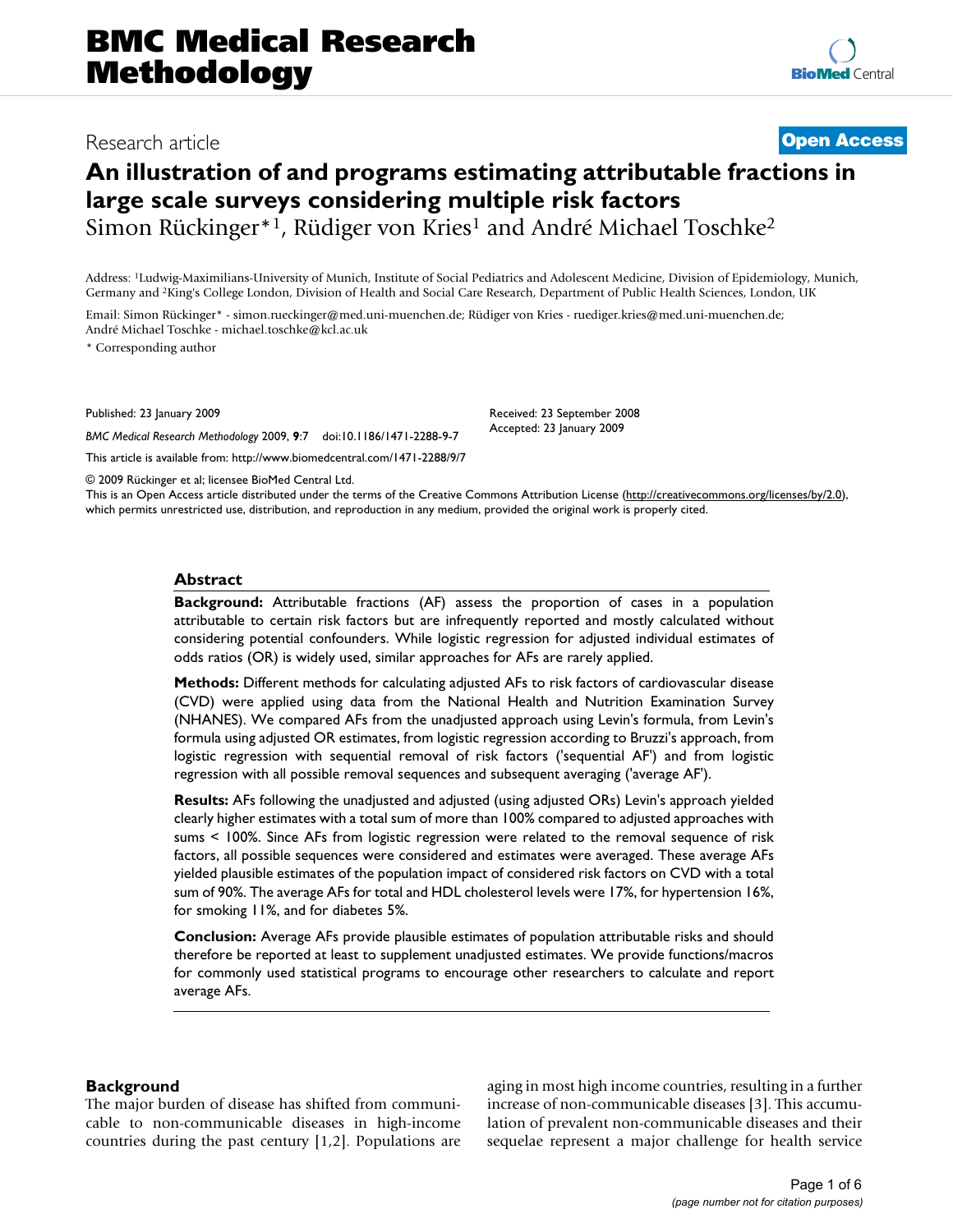capacities and financial resources. Policy makers need evidence based advice for decisions on potential interventions and population based prevention strategies.

While publications often report estimates of individual associations such as relative risks or odds ratios, attributable fractions (AFs) are infrequently reported. The AF quantifies the proportion of cases that can be attributed to a certain risk factor for a specific disease, for example, the proportion of lung cancer cases attributable to smoking. Smokers have a highly increased risk of lung cancer. However, this individual risk does not give any information on the relevance of smoking for lung cancer in a population also containing nonsmokers. AFs help assessing a potential impact of preventive interventions on population health.

A number of risk factors for non-communicable diseases have been established such as hypertension for cardiovascular disease [[2](#page-5-1)]. Multivariable logistic regression has become a standard procedure to provide valid estimates of individual risk studies. Similar methods, however, have rarely been applied for AFs, although corresponding approaches have been described before [\[4-](#page-5-3)[6](#page-5-4)]. Their infrequent application in public health research might particularly be due to lacking inclusion of their estimates in statistical software packages.

The main aim of this paper is to illustrate the use of AFs by comparing different approaches estimating AFs. Therefore we used established risk factors of cardiovascular disease in the 2005–2006 National Health and Nutrition Examination Survey (NHANES) for illustration purposes [[7\]](#page-5-5). Additionally, we provide functions/macros for the frequently used statistical software packages R [\[8\]](#page-5-6), SAS [[9](#page-5-7)], and STATA [\[10](#page-5-8)], allowing readers to recalculate the results shown and moreover, to encourage readers to calculate and report adjusted AFs of their own research observations.

#### **Methods**

#### *Definition of the attributable risk*

Throughout this paper, we refer to the attributable fraction (AF). A risk factor strongly associated with the disease, but infrequently prevalent in the population, is less relevant compared with a risk factor of similar effect magnitude affecting a larger proportion of the population. The AF considers both, the individual association and the exposure frequency and thus, allows to estimate the relevance of a risk factor for a disease in a population. The definition of AFs used in this paper reflects the proportion of cases that can be attributed to a certain risk factor in a population.

#### *Levin's formula*

One of the most frequently applied approaches calculating the AF is the Levin formula. It is named after its first describer who introduced the concept of calculating attributable risks in 1953 [\[11](#page-5-9)]. The idea is to separate the number of cases into expected and excess cases. The expected cases are calculated under the assumption that the proportion of cases should be equal among the exposed and unexposed. The cases among the exposed exceeding the expected number of cases based on the estimate derived from the prevalence of the disease among the unexposed are supposed to be cases attributable to the risk factor. Based on this assumption Levin described a formula that requires only the relative risk estimate (*RR*) and the prevalence of the risk factor (*p*):

$$
AF_{Levin} = \frac{p \cdot (RR - 1)}{1 + p \cdot (RR - 1)}
$$

The relative risk is often approximated by the odds ratio e.g. in cross-sectional studies.

#### *Plug-in and Bruzzi's method*

One approach sometimes used to adjust AFs for other known risk factors considers adjusted odds ratio estimates from multivariable logistic regression analysis in Levin's formula [[12,](#page-5-10)[13](#page-5-11)]. This approach has a couple of disadvantages as we outline in the discussion section. Another approach using logistic regression estimates was suggested by Bruzzi et al [[14](#page-5-12)]. This method provides adjusted AFs and was originally presented for case-control data but can also be applied in cross-sectional studies.

#### *Sequential and average AF*

The concept of obtaining AFs directly from logistic regression was introduced by Greenland and Drescher [[15](#page-5-13)]. The basic idea behind this approach is to estimate a logistic regression model with all known/available risk factors. The AF of the risk factor of interest is then calculated as follows:

1. The risk factor has to be coded dichotomously. It is 'removed' from the population by classifying all individuals as unexposed, irrespective of their real status.

2. A logistic model using this modified dataset is used to estimate predicted probabilities for each individual:

$$
pp_i = \frac{1}{1 + \exp(-(\alpha + \beta' x_i))}
$$

where  $\alpha$  represents the estimate for the intercept of the logistic regression model, β denotes the parameter vector for the covariates included in the model, and *xi* denoting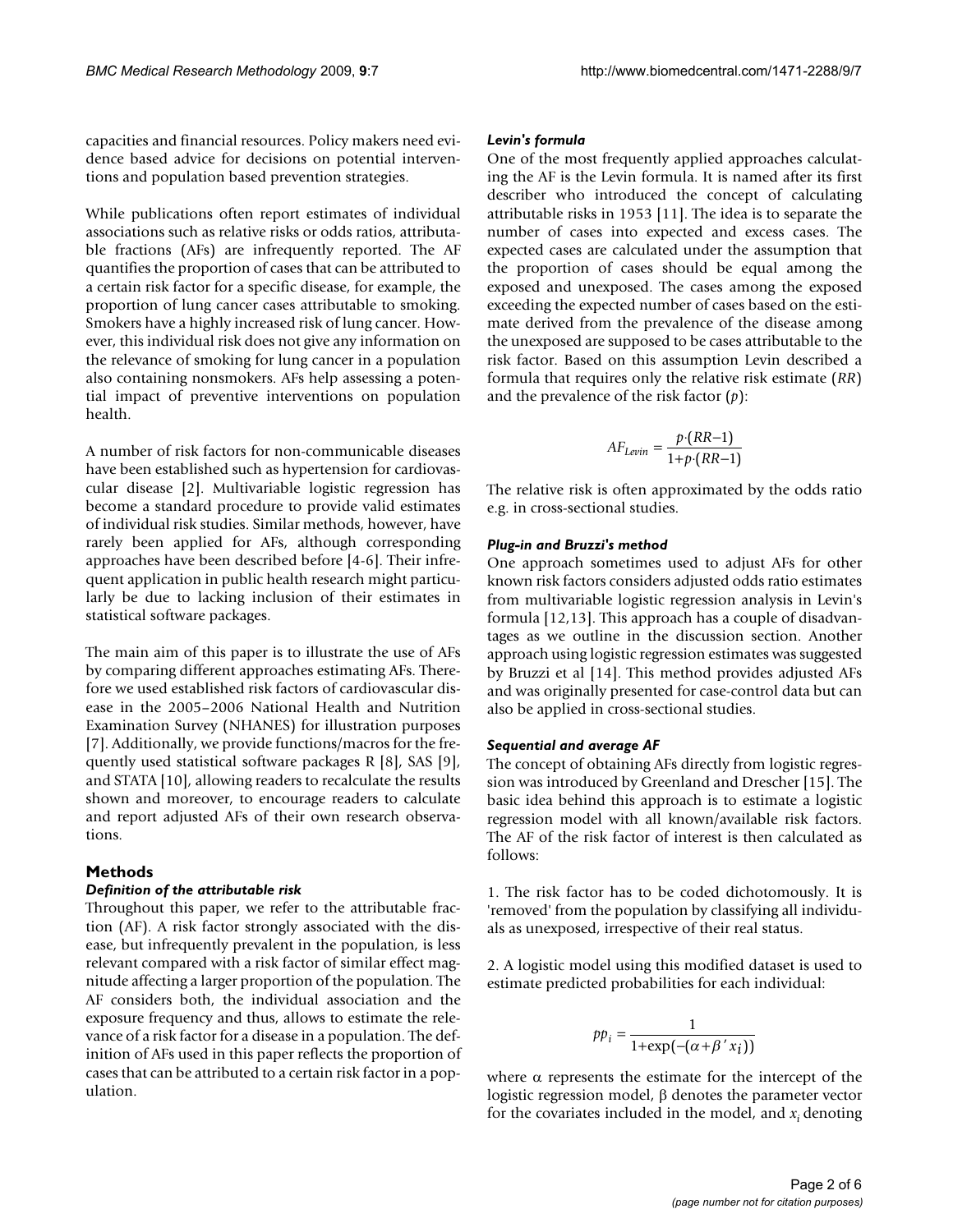the observations of the covariates for each individual, however, with the 'removed' covariate set to zero for all individuals.

3. The sum of all predicted probabilities is the adjusted number of cases of the disease that would be expected if the risk factor was absent in the population.

4. The AF is then calculated by subtracting these expected cases from the observed cases and dividing by the observed cases.

This procedure can be repeated for any dichotomous risk factor in the logistic regression model. It is also applicable when removing risk factors sequentially from the model and has been called 'sequential attributable fraction' [\[16](#page-5-14)]. However, when using the latter approach, the result is sensitive to the order of the risk factor removal from the model.

The dependence on the removal sequence can be simply addressed. If the risk factors are removed in every possible order and averaged over all obtained AFs, the average estimate does not depend on the order sequence anymore [[16](#page-5-14)]. This approach has to be repeated *k*! times with *k* as the number of risk factors in the model. Eide calls this approach 'average attributable fraction' [\[16](#page-5-14)].

We provide codes for the software packages SAS, STATA and R to allow calculating average AFs from logistic regression [see Additional files [1](#page-5-15), [2](#page-5-16) and [3](#page-5-17)].

#### *Data*

We used data of the National Health and Nutrition Examination Survey (NHANES) 2005–2006 to estimate AFs [[7\]](#page-5-5). We focused on evidence based risk factors for cardiovascular disease. We restricted the study population to participants of at least 40 years of age who were not pregnant at the time of the investigation.

#### *Cardiovascular Disease (CVD)*

Subjects were classified as having CVD according to their responses in the questionnaire on medical conditions. When subjects stated that a doctor or other health professional had told them having coronary heart disease, angina pectoris, or a heart attack, they were classified as having CVD.

We *a priori* considered smoking (more than 100 cigarettes ever), diabetes (physician told subject that he/she has diabetes), high total cholesterol level (physician told subject that he/she had high cholesterol level), low HDL cholesterol (< 45 mg/dl), and hypertension (systolic blood pressure > 140, diastolic blood pressure > 90, or a physician mentioned diagnosis of high blood pressure) as risk factors because of ample evidence from the literature and their previous inclusion in the Framingham risk score [[17](#page-5-18)].

#### **Results**

Data on 2,217 subjects aged 40 years and older with full information on CVD and respective risk factors were available. We restricted all analyses to this subset to ensure the same denominator in all analyses. There were 1,108 male subjects and 1,109 female subjects. A total of 1,179 (53%) subjects were 60 years and older.

Overall 279 (13%) subjects had evidence of CVD. The most frequent risk factor for CVD among the study population was smoking with 1,146 (52%) subjects who were classified as smokers. The least frequent risk factor was prevalent diabetes with 354 (16%) subjects affected. Frequencies of CVD and risk factors separated by age categories '40–59 years' and '60 and older' are shown in table [1.](#page-2-0)

The risk factor with the highest unadjusted individual risk for CVD was age of 60 years and older with an odds ratio of 4.5 (95% confidence interval: 3.3, 6.2) compared to subjects aged 40 to 59 years. This finding was also observed in multivariable logistic regression adjusting for other risk factors, yielding an odds ratio of 3.8 (95% confidence interval: 2.7, 5.1). Estimates for unadjusted and adjusted odds ratios for all risk factors are presented in table [2.](#page-3-0)

The AF for each risk factor considered was highly dependent on the method applied for its estimation. Hypertension, for example, appeared to account for 51% of all cases of CVD when applying the classical Levin's formula. When using adjusted odds ratios plugged into Levin's formula the AF was considerably reduced to 34%. However, the average AF directly derived from logistic regression after considering all permutations was only 16%. The variation between the different approaches was correspondingly high for other risk factors (table [3](#page-3-1)).

<span id="page-2-0"></span>**Table 1: Description of dataset from the National Health and Nutrition Examination Survey 2005–2006 on 2,217 subjects of 40 years and older and full information on outcome CVD and displayed risk factors**

|                              | 40 to 59 years<br>$(N = 1,038)$ |      | 60 years and older<br>$(N = 1,179)$ |      |
|------------------------------|---------------------------------|------|-------------------------------------|------|
| Variable                     | n                               | ℅    | n                                   | ℅    |
| <b>CVD</b>                   | 52                              | 5.0  | 227                                 | 19.3 |
| Male                         | 491                             | 47.3 | 617                                 | 52.3 |
| <b>Hypertension</b>          | 442                             | 42.6 | 828                                 | 70.2 |
| High total cholesterol       | 449                             | 43.3 | 623                                 | 52.8 |
| HDL cholesterol $<$ 45 mg/dl | 34 I                            | 32.9 | 334                                 | 28.3 |
| Smoking                      | 495                             | 47.7 | 65 I                                | 55.2 |
| <b>Diabetes</b>              | 113                             | 10.9 | <b>241</b>                          | 20.4 |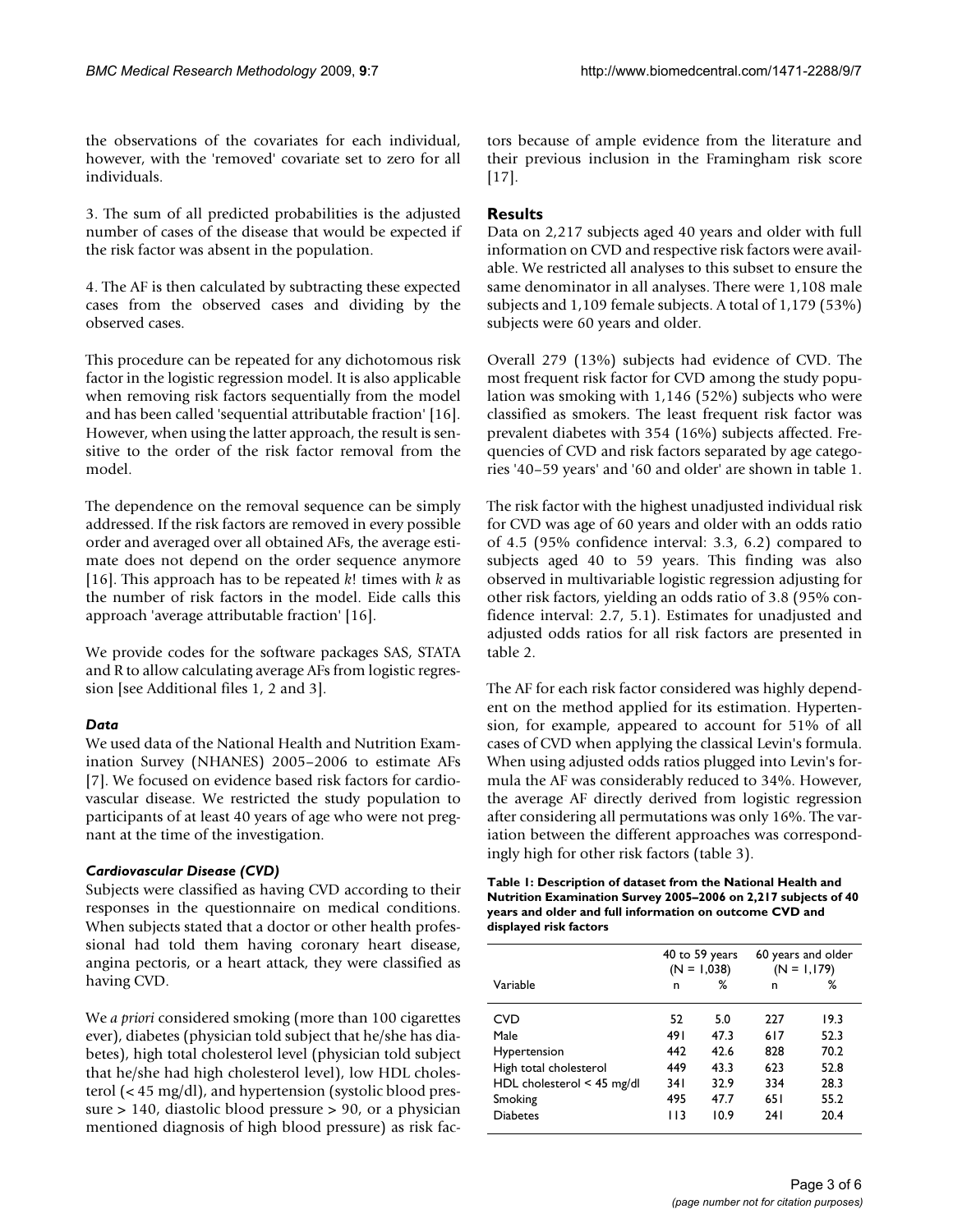| Risk factor                  | Unadjusted OR | 95% confidence interval | Adjusted <sup>a</sup> OR | 95% confidence interval |  |
|------------------------------|---------------|-------------------------|--------------------------|-------------------------|--|
| Age of 60 years and older    | 4.5           | 3.3, 6.2                | 3.7                      | 2.7, 5.1                |  |
| Male                         | 2.0           | 1.6, 2.6                | 1.6                      | 1.2, 2.1                |  |
| Hypertension                 | 2.8           | 2.1, 3.8                | ۱.9                      | 1.4, 2.6                |  |
| High total cholesterol       | 2.1           | 1.6, 2.7                | 1.6                      | 1.2, 2.1                |  |
| HDL cholesterol $<$ 45 mg/dl | 1.9           | 1.5, 2.5                | ۱.7                      | 1.3, 2.2                |  |
| Smoking                      | 2.0           | 1.5, 2.6                | 1.7                      | 1.3, 2.2                |  |
| <b>Diabetes</b>              | 2.6           | 2.0, 3.5                | ۱.9                      | 1.4, 2.5                |  |

<span id="page-3-0"></span>**Table 2: Unadjusted and adjusted odds ratios (ORs) of risk factors for the outcome cardiovascular disease among 2,217 subjects of the NHANES dataset 2005–2006 aged 40 years and older.**

aadjusted for all risk factors displayed in the table

The unadjusted AFs calculated using Levin's formula had a total sum of more than 200%. For estimates from the Levin formula using adjusted odds ratios from multivariable logistic regression the sum was 194% and also far above the possible maximum of 100%. The same applied for estimates according to the method suggested by Bruzzi, for which the estimates were comparable to estimates from Levin's formula considering adjusted odds ratios from logistic regression. However, this method also allows for calculating a summary AF that is not equivalent to the sum of all individual AFs and sums up to a number below 100% (table [3](#page-3-1)).

The sequential AFs were dependent on the order the risk factors were 'removed' from the study population. Results in the respective columns in table [3](#page-3-1) were based on only two out of  $7! = 5,040$  possible permutations for  $k = 7$  covariates. When firstly removing high age followed by gender, hypertension, high cholesterol, HDL-cholesterol, smoking and at last diabetes, the AF for age was the highest with 54% for age of at least 60 years and for diabetes was the lowest with 1% (table [3](#page-3-1)). In contrast, a model with inverse withdrawal of the risk factors yielded remarkably different estimates and e.g. the AF for age was only

13% for at least 60 years or older. However, the sum of AFs is always independent of the removal order and was 90% for the two different sequences.

Average AFs were considerably lower than unadjusted AFs from Levin's formula or estimates from Levin's formula with adjusted odds ratios from logistic regression (table [3](#page-3-1)).

The average AF for diabetes was 5.4% and was the lowest average AF observed for the risk factors considered. This contrasts with the individual risk of diabetes yielding an adjusted odds ratio of 1.9 (95% confidence interval: 1.4, 2.5), which was one of the highest among modifiable risk factors.

In an additional model not considering hypertension, the AF of smoking was similar to the model also considering smoking (table [3\)](#page-3-1).

#### **Discussion**

This study illustrates the use of AFs as an impact measurement of a risk factor on population level. Risk factors with similar odds ratios yielded quite different AFs indicating

<span id="page-3-1"></span>

| Table 3: Attributable fractions (AFs) of risk factors for the outcome cardiovascular disease among 2,217 subjects of the NHANES |  |
|---------------------------------------------------------------------------------------------------------------------------------|--|
| dataset 2005–2006 aged 40 years and older.                                                                                      |  |

| Risk factor                  | Levin | Adj OR<br>Levin <sup>a</sup> | Bruzzi            | Sequential<br>AFb | Sequential<br>AFc | Average<br>AF | Average AF<br>(not considering hypertension) |
|------------------------------|-------|------------------------------|-------------------|-------------------|-------------------|---------------|----------------------------------------------|
| Age of 60 years and older    | 65.2  | 58.8                         | 59.3              | 54.0              | 13.3              | 30.9          | 37.4                                         |
| Male                         | 33.6  | 22.8                         | 24.1              | 10.5              | 6.6               | 9.8           | 10.2                                         |
| Hypertension                 | 50.9  | 33.6                         | 36.2              | 11.9              | 15.3              | 15.7          |                                              |
| High total cholesterol       | 33.8  | 23.0                         | 24.4              | 5.5               | 12.7              | 10.0          | 12.5                                         |
| HDL cholesterol $<$ 45 mg/dl | 21.8  | 17.3                         | 17.7              | 3.2               | 10.6              | 7.I           | 8.0                                          |
| Smoking                      | 34. I | 26.3                         | 27.1              | 3.9               | 20.8              | 11.4          | 12.0                                         |
| <b>Diabetes</b>              | 20.4  | 12.2                         | 13.9              | 1.3               | 11.0              | 5.4           | 6.5                                          |
| <b>Sum</b>                   | 259.8 | 194.0                        | 91.6 <sup>d</sup> | 90.3              | 90.3              | 90.3          | 86.6                                         |

aadjusted for all risk factors displayed in the table

bnota bene: These estimates are dependent on the order of the risk factors, in this case the order in which the variables are reported in the table. cnota bene: These estimates are dependent on the order of the risk factors, in this case the opposite order in which the variables are reported in the table.

dBruzzi's method allows calculating a summary AF that is not the sum of all individual AF.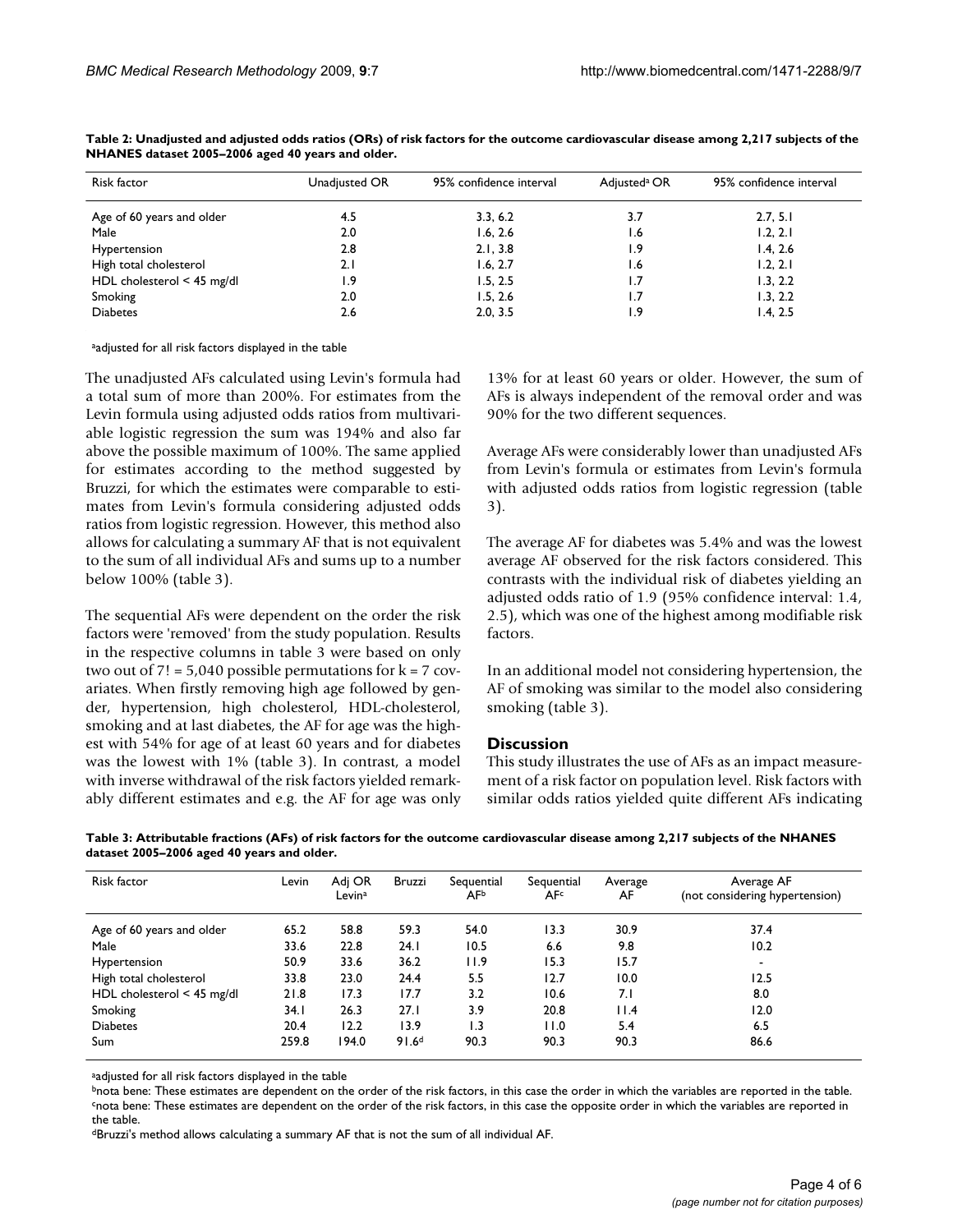different impacts on population level by prevalence of risk factors. Unadjusted AFs tend to estimate higher AFs compared with adjusted estimates. Average AFs seem to provide the most plausible estimates of the approaches examined.

The results derived from the models are in accordance with the evidence for cardiovascular risk factors. Like others we observed cholesterol levels, hypertension, smoking and diabetes as important cardiovascular risk factors [[2](#page-5-1)]. Our approach additionally allows assessing the impact of these risk factors on population level.

The approach with the most plausible results, the average AF has the advantage of not adding up to more than 100%. In contrast, the simple Levin approach often yields cumulative AFs of more than 100%. Some authors argue that this makes sense since an individual can have several risk factors and the disease can be therefore prevented in several ways [[18\]](#page-5-19). However, if there are a considerable number of risk factors which are possibly correlated, it is obvious that unadjusted AFs from bivariate analyses may be biased providing an overestimation of the preventive potential and adjusted AFs should be rather considered.

Unfortunately there is no test statistic or other indicator of the appropriateness of a certain model including the covariates considered. The appropriateness of a model should be considered as regards content. The need to develop the 'most appropriate model' to investigate the research question, thus, remains the top priority since the overall AF and AFs of single risk factors possibly change after withdrawal of risk factors due to confounding or risk factors on the causal pathway. For example, hypertension as a risk factor for cardiovascular disease might be on the causal pathway of smoking related pathologies or confounded by smoking or an independent risk factor. Risk factors on the causal pathway of other considered risk factors should be omitted from respective models. To assess if hypertension is on the causal pathway of smoking similar decisions have to be made as in the estimation of individual risk factors. Since e.g. the AF for smoking status was similar in the model containing and not containing hypertension, hypertension does not seem to be exclusively on the causal pathway of the effect of smoking on cardiovascular disease.

Surprisingly, the approach of average AFs has only rarely been applied. The original article by Eide, published in 1995 [\[16](#page-5-14)], has been cited 46 times according to ISI web of knowledge (22nd September 2008). Among these 44 citations there are 11 self-citations, 15 papers with methodological considerations, and only 20 articles applying the approach. The low number of applications might be due to the lack of inclusion of this method in statistical program packages. Therefore we provide functions/macros for commonly used statistical programs to encourage other researchers to calculate average AFs [see Additional files [1](#page-5-15), [2](#page-5-16) and [3](#page-5-17)].

#### *Methodological Considerations*

The accuracy of AF estimates by the algorithms presented in this paper still depends on the completeness of the multivariable model. If important confounders are not considered in the model, an overestimation of AFs can occur similarly to an overestimation of individual risk factors in multivariable regression models. Other potential confounders might not be considered in our model leaving only 10% of cases for factors like heredity and all other environmental factors together. However, such a bias is only dependent on the number of covariates considered and not on the applied method.

The functions provided for calculating adjusted AFs in the appendix are based on logistic regression analysis. They do not allow for consideration of continuous explanatory variables within the model e.g. age in years. Consideration of continuous covariates is theoretically possible and is a matter of programming. However, an AF for a continuous variable might be difficult to communicate. Calculating an AF for the mean or an inter-quartile range of a continuous variable provides an estimate for a predefined but possibly arbitrary parameter change.

Although the approach of calculating AFs with the Levin formula and adjusted odds ratios from logistic regression has been shown to yield inconsistent estimates [\[5,](#page-5-20)[19](#page-5-21)], we used this approach for illustration and comparison to other approaches and do not recommend it due to biased estimates.

The calculation of average AFs as discussed and favored in this paper requires access to original observational data. When using the method of average AFs in this paper, it is not possible to estimate adjusted average AFs by published aggregated data as for example in Levin's equation. Following this consideration, combined estimates from several studies (e.g. results from a meta-analysis) cannot be considered in average AFs as proposed in this paper. Although, such a combined estimate may be less subject to variation due to a higher sample size, such a combining of possibly biased estimates does not consider adjustment for confounding. Therefore, average AFs from original data remains important due to control for confounding even if only one data set is available.

The results generated from an adjusted AF model for a specific population may not be fitting to settings in other